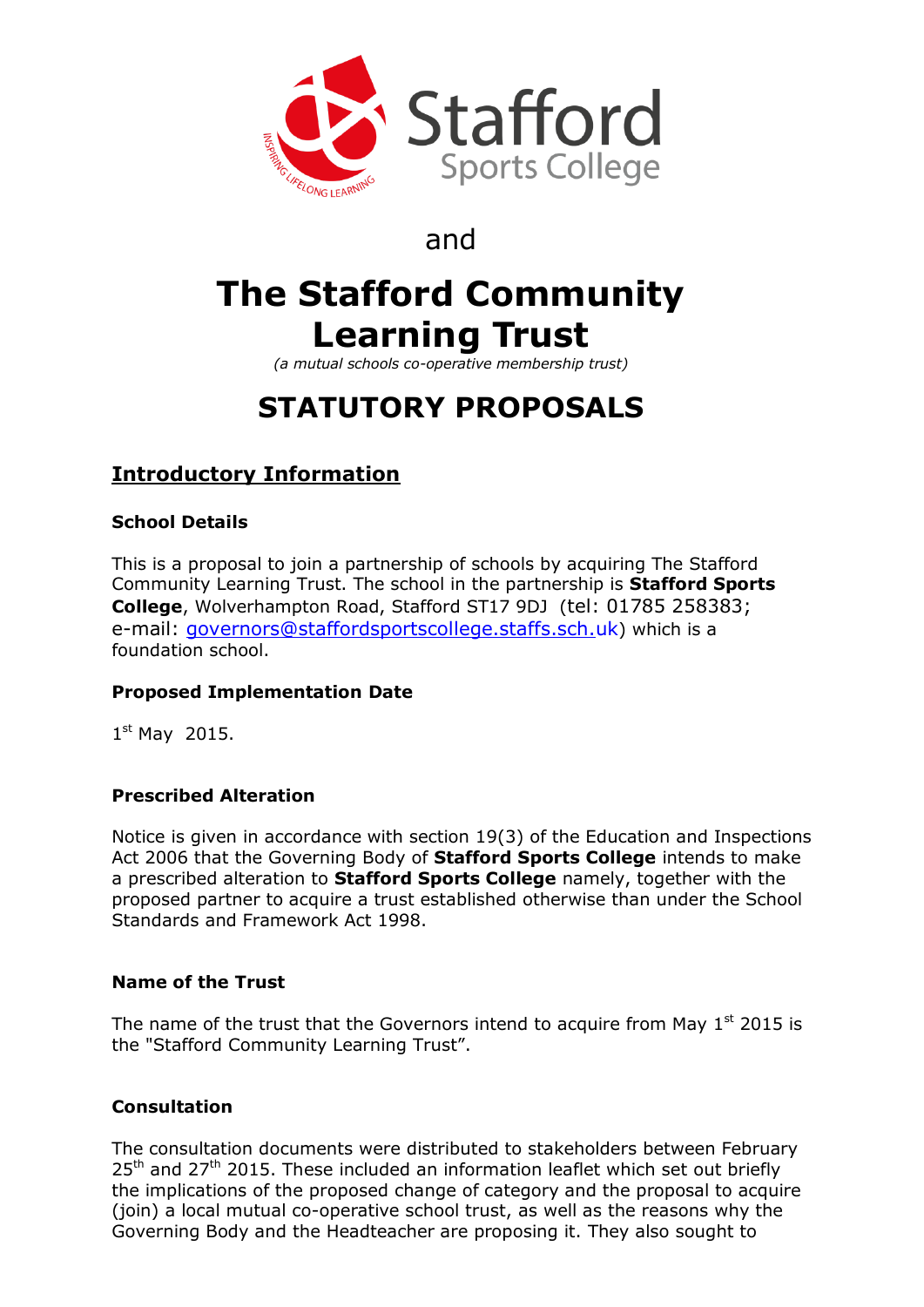answer some of the more common questions. The leaflet also included dates, times and venues of separate consultation meetings for parents/carers, staff, and other stake-holders.

Learners will be consulted via Student Voice / Student Council, assemblies and a range of other internal school mechanisms.

An accompanying letter referred stakeholders to a much more comprehensive and in-depth consultation document (known as 'Booklet One') This can be obtained from the school via our website - [www.staffordsportscollege.com](http://www.staffordsportscollege.com/) or in paper copy from the school office. Similarly available is a detailed Questions and Answers document (' Booklet Two'.)

A key part of the initial consultation process involves gathering stakeholder views and feedback. Also included with the documentation sent out was a consultation questionnaire. This can be completed online the school website or completed in hard copy and returned to the school office.

#### **Changes made in response to the initial 'information and awareness raising' phase.**

To date written responses have been low in number. This is common in this sort of exercise as responses do not really start to be returned in significant numbers until after the consultation meetings which, in this case, take place on Wednesday March 18<sup>th</sup>.

#### **Objections or comments**

Within four weeks from the date of publication of these proposals - **by noon on April 2nd 2015** - any person may object to or make comments on the proposal by writing to the school at the address above or by e-mail to [governors@staffordsportscollege.staffs.sch.uk.](mailto:governors@staffordsportscollege.staffs.sch.uk)

## **Acquiring a Trust.**

The Governing Body of the school as well as the founding partner, the Cooperative Movement, currently represented by the Co-operative College, believe that the school's acquisition of the trust as its legal foundation, will provide opportunities to improve learning in our community. The trust will enhance this model of lifelong learning and offer additional contacts, ideas, research possibilities, and professional consultancy, to improve educational provision across all ages and within our communities.

Stafford Sports College will have a foundation established otherwise than under the SSFA 1998.

The school is not proposing a change of category to foundation from a voluntary aided school so no consent is required.

The Trust does not already act as a foundation for any foundation or voluntary school. The Trust previously acted as the legal foundation for the Grove Primary School which subsequently left the Trust in 2014 to become a sponsored academy.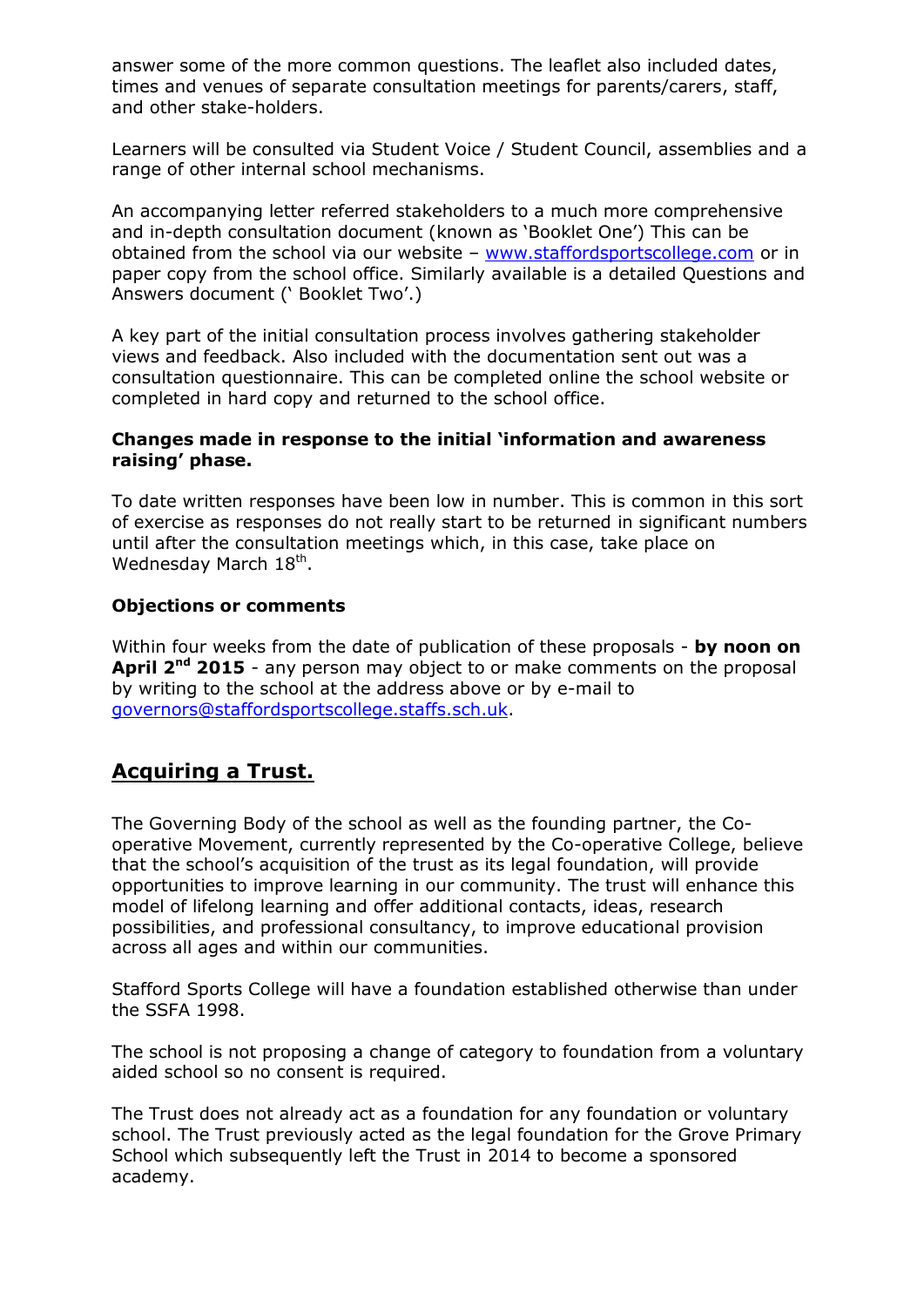# **Vision and Values**

The "Stafford Community Learning Trust" partner organisations plan to work in partnership and collaboration with local schools. Joining the Trust body will help to formalise existing local working relationships and ensures that relationships survive changes of personnel for the benefit of all schools in the local area who may acquiring the same Trust in the future.

The rationale for acquiring the foundation and the ethos that it will bring to the school can be summarised as a means of developing improving engagement with parents and enabling members of the community to have a greater share in the future of their school.

The main aims of the Trust will be to:

- Further improve outcomes for all our learners in all our local schools with a strengthened
- focus on school-to-school self-improvement; Support each school to become - and then remain - 'Outstanding';
- Strengthen our ability to work collaboratively and co-operatively to enable our schools to grow, develop and improve together;
- Formalise and further develop arrangements already in place for joint working;
- Develop further the skills and expertise of staff across the school and other local schools;
- Further share resources and skills across the schools;
- Further increase levels of aspiration across our school communities thereby impacting positively upon standards.

Our vision is to use the strength of the Trust to build on and strengthen what our informal partnership working with local schools has already achieved and to create a learning community which seeks further to improve teaching and learning, to raise enjoyment, achievement and aspirations for all and to ensure children and their families are supported.

Becoming legally a shared Trust will help us to clarify our vision and aims, continue to raise expectations and standards across our area, and make our existing collaboration and associated school improvement strategies more sustainable. We believe that to meet the needs of our communities we need to work together as a community. We know that we can achieve more by working together than we can by working alone. A shared Trust would help to make that belief a reality.

As a co-operative trust, the Trust has adopted the values and principles of the Co-operative Movement. Co-operatives are based on the values of self-help, self-responsibility, democracy, equality, equity and solidarity. The values of the Trust are underpinned by the principles of equality, inclusion and commitment to support the well-being of every child and their family in our schools. In the tradition of their founders, co-operative members believe in the values of honesty, openness, social responsibility and caring for others.

We have considered a variety of school structures, including academies, but feel that this model best meets our context, needs and values.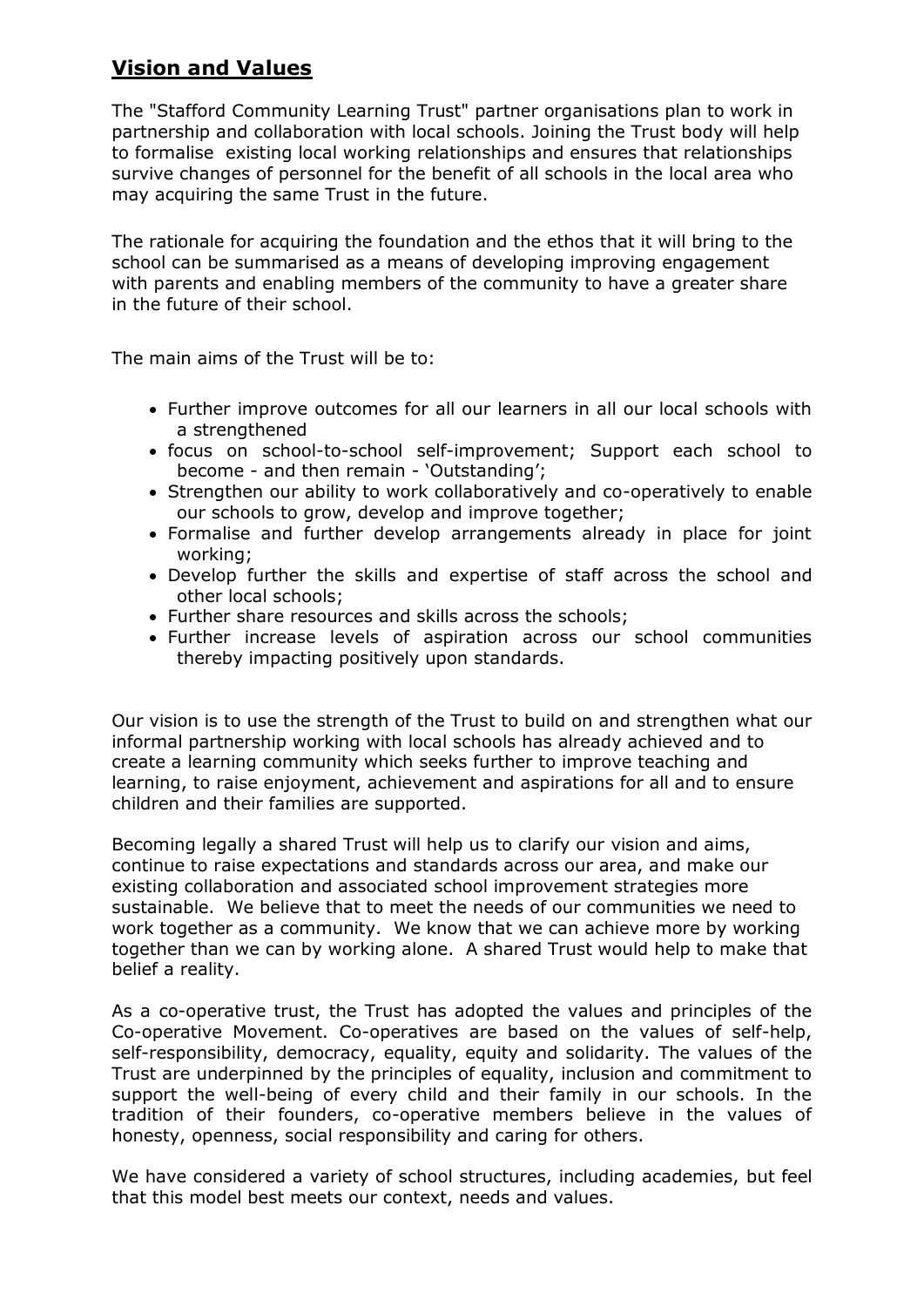# **Trust Structure**

The proposed member of the trust, nominating two trustees, is Stafford Sports College; and the partner, nominating one trustee is The Co-operative Movement, initially represented by the Co-operative College.

(In the case of the two trustees which Stafford Sports college shall each appoint to the Trust Board, these shall be the Head Teacher and Chair of Governors – or the Chair's nominee.)

It is proposed that the Trust would perform in the most effective and democratic manner if it were to be established and operate in accordance with the cooperative values of self help, self responsibility, democracy, equality, equity and solidarity. The co-operative model provides a level of community engagement and participation that is essential if the adoption of trust school status is going to achieve the school's vision for education in the community; it will assist in the promotion of community cohesion.

All parents/carers and learners attending a Trust school are eligible to become members of the Trust. This is also true of all members of staff employed by Trust schools and members of a range of community organisations supporting the work of the Trust. Family members of our pupils and past pupils as well as individuals living or working locally who identify with what the trust is seeking to achieve, can also join the Trust.

It is proposed to establish a Trust Forum whose members, including parents, staff, learners and representatives of the community – both organisations and individuals - are elected from the respective membership constituency. The purpose of the Trust Forum will be to hold the Trust to account, to help shape policies and to appoint a minority of trustees. The Trust Forum will discuss issues affecting the Trust, make recommendations to the Trustees, and appoint Trustees.

Accordingly, membership of the Trust would be open to anyone approved by the Trustees who is willing to be bound by the provisions of the Trust's constitution and who is eligible for membership of any one of the following five membership constituencies:

- learners attending the School
- parents and carers of those attending the School
- staff working at the School
- members of the local School community, including the families of pupils.
- local community organisations as appropriate to the School.

There is also an option whereby the Trust can have an additional membership constituency, namely an *alumni* constituency, being drawn from past pupils.

The first members of the Trust Forum will be appointed by the Trustees. This is because it is very difficult to get the trust Forum into place until after the Trust is properly up and running. At the Trust's first AGM, the Trustee-appointed members of the Trust Forum step down and are replaced with members elected by the Trust's members if a wider membership has been developed.

The involvement of the partner in this project in no way prejudices its relationships with other education providers.

The Trust will appoint a minority of governors (namely two) to the Governing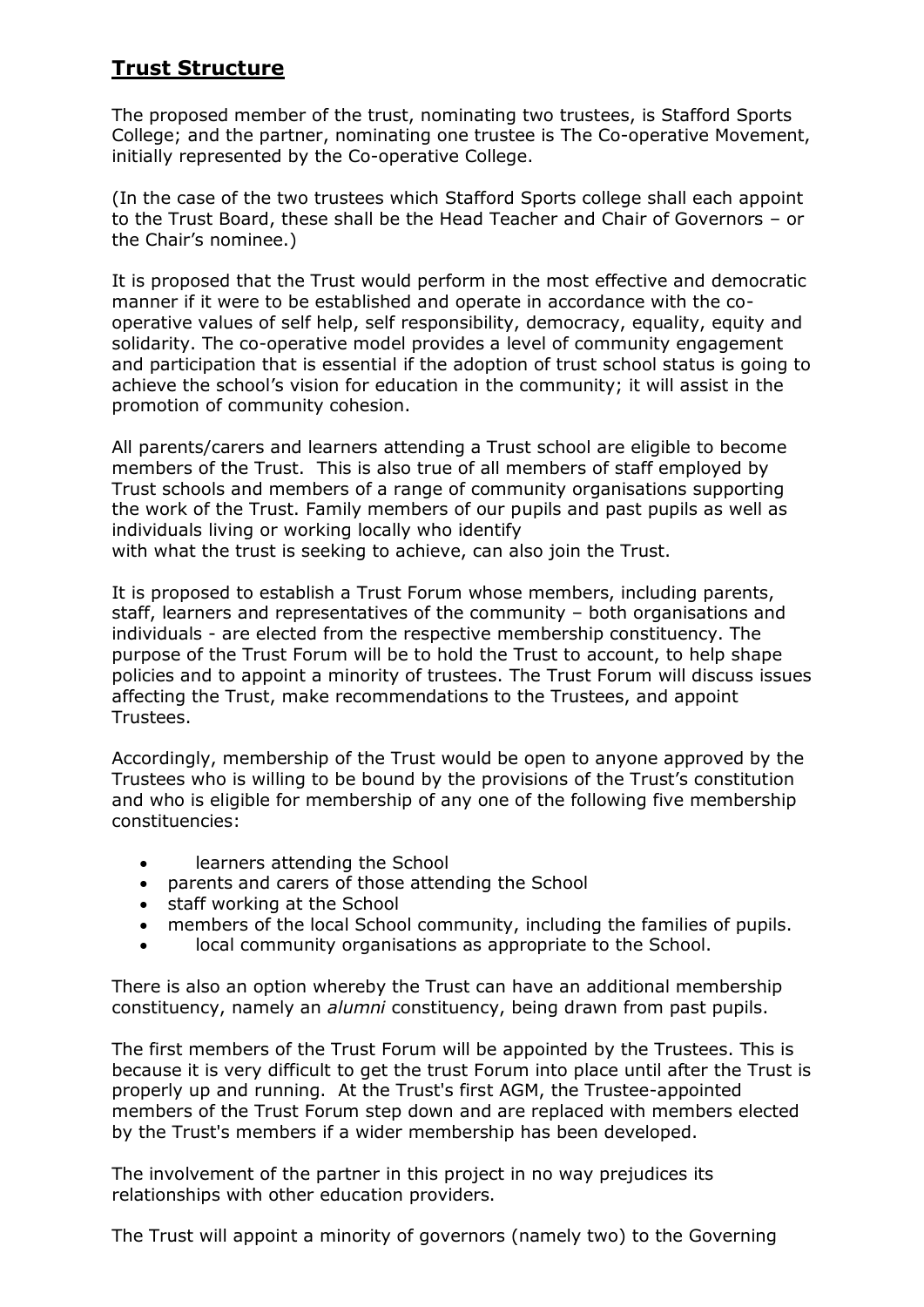Body of the School as defined in Appendix 1 which also shows the proposed constitution.

Each partner will appoint trustees as shown above. The Trust Forum will appoint two or three Trustees.

The Trust's charitable objectives will be to advance the education of the learners in The Stafford Community Learning Trust with a remit to advance the education of other members of the community and otherwise to benefit the community - it being acknowledged that in carrying out the objects the Trust must (where applicable) have regard to its obligation to promote community cohesion under the Education Acts.

The proposed Trust does not act as a Foundation for any other school at present.

The Trust will meet the requirements on Trusts as detailed in the School Organisation (Requirements as to Foundations) (England) Regulations 2007.

The Trust will influence the future of the school and any other local schools joining the Trust in the future by developing membership of the Trust which will make a difference to learners, staff, the schools themselves and to the local community. It is expected that Trust membership will increase in future years and that the benefits will become available to a larger number of participants.

By developing an ethos of co-operation and local democracy, the proposed Trust is inclusive, community focused and centred on working with its partners and other organisations to raise levels of achievement and aspiration for all learners and their families.

The Trust will promote the well-being, care and education of the Trust's learners by developing sustainable, successful partnerships throughout the Trust in a wide range of activities designed and tailored to raise aspirations and make meaningful contributions to every learner's development including the school improvement process.

The Trust will seek to further raise achievement and aspirations by developing throughout the Trust a strong, collaborative approach including opportunities for joint training, CPD, cross curriculum projects, shared resources, shared coaching, mentoring and evaluation.

The Trust will promote high quality learning for all by working with Trust partners and with all in the Trust to enhance and secure a wide range of opportunities for children, young people and their families both in and out of school hours. Our Trust partners will work with us to provide enhanced family learning and enable us to access resources and expertise which can make these activities sustainable.

The Trust will enable everyone to work together to best provide an improved level of support for families and to enable all our children and young people to play a full part in developing activities within the community. By drawing together planned, coherent and sustainable, and equitably shared development, it will utilise all of the many elements of community to the advantage of all.

The Trust will promote innovation and improvement by collaborating with others to commission services for the benefit of Trust members, and by being commissioned to deliver programmes and promote new approaches to improving school performance.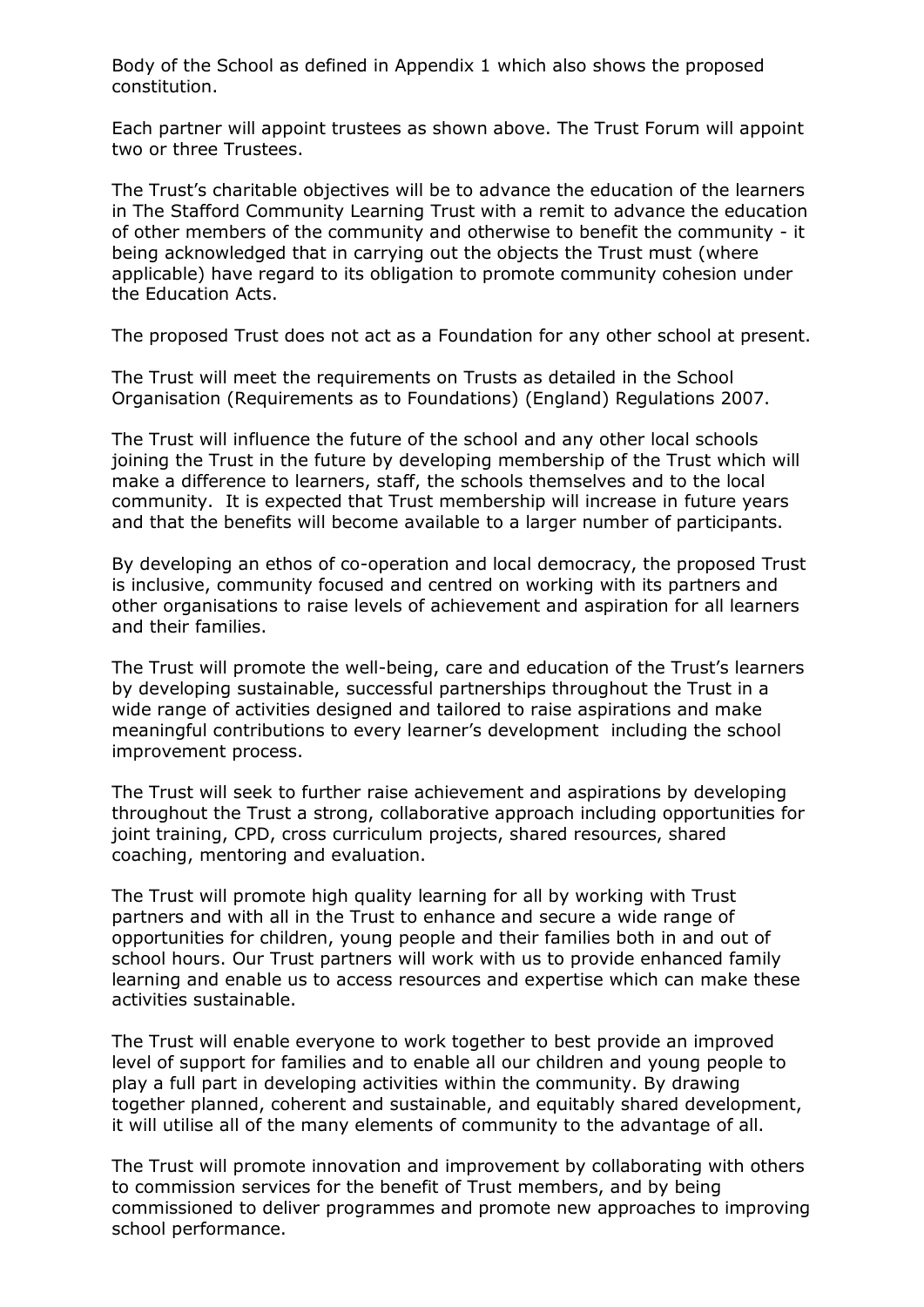The Trust will contribute to the advancement of education and raise standards through the creation of a platform for on-going improvement. The resources and expertise brought to the Trust by the partners will strengthen strategic leadership, increase support, and challenge and consolidate effective monitoring, thereby bringing about rapid improvement in outcomes for students.

The school acquiring the Trust, namely Stafford Sports College, already works with other local schools. This work will continue so that the entire Trust area, and not just the schools acquiring the Trust, will offer community cohesion and development for our local communities and will contribute to the diversity of educational provision in the area.

# **Decision as to Implementation**

After carefully considering all responses to these proposals, the Governing Body will decide whether it wishes to acquire the Trust.

Trien Rouless

**Trish Rowlands** Chair of Governors **Dated 5th March 2015**